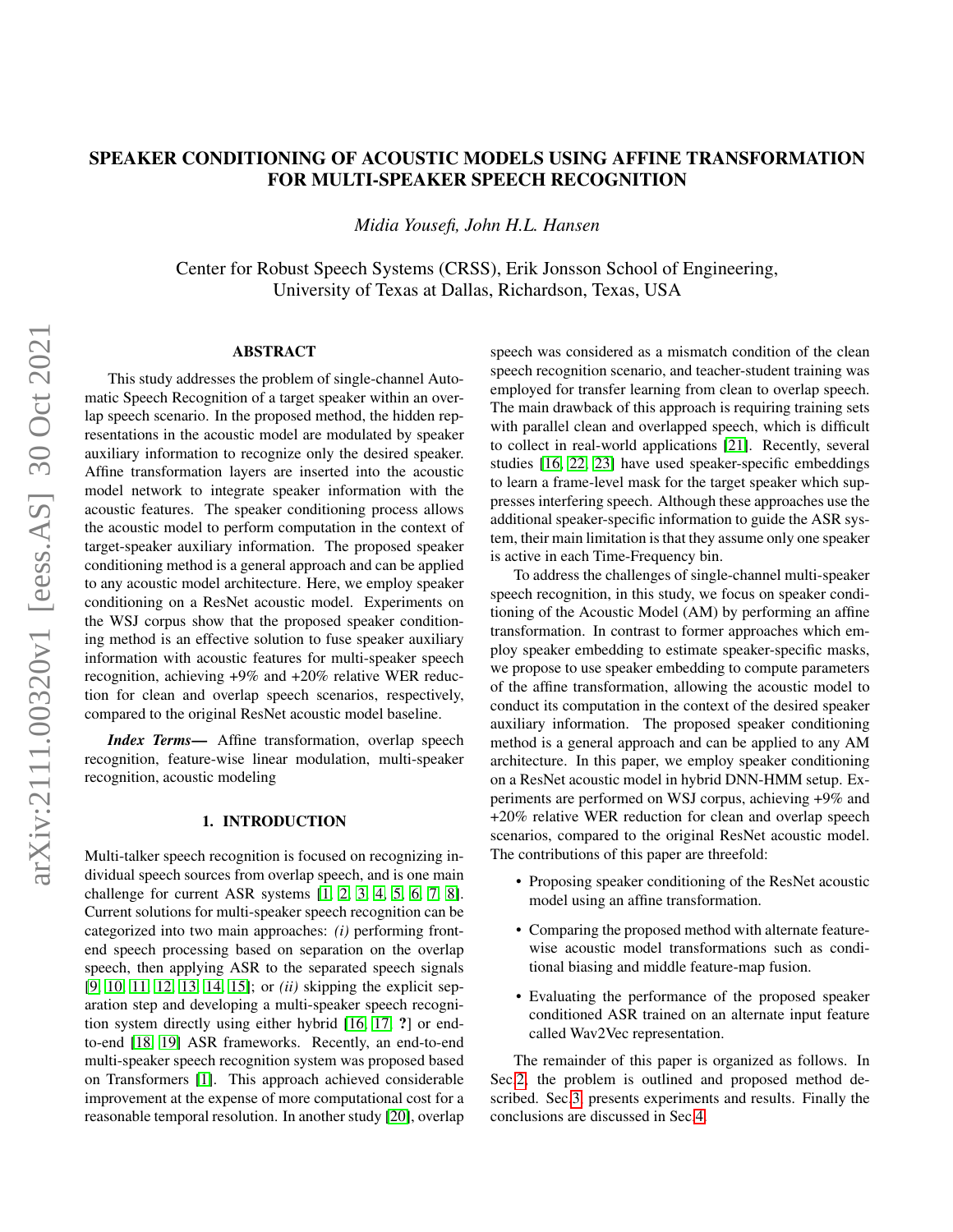

<span id="page-1-1"></span>Fig. 1. The proposed speaker conditioned ResNet18 acoustic model using Affine Transformation (AT) blocks.

## <span id="page-1-0"></span>2. SINGLE-CHANNEL MULTI-SPEAKER ASR

Multi-speaker speech recognition can gain substantial improvement by deploying other sources of information such as speaker identity in addition to acoustic features [\[21,](#page-5-1) [22\]](#page-5-2). However, designing an efficient method to fuse a combination of multiple sources (i.e., acoustic features and speaker embeddings) to obtain higher quality and improved information is still a challenging task. Additionally, capturing complex interactions between multiple sources should maintain a balanced compromise between model/network computational cost and performance. A popular method to address this problem is to use a feature-wise transformation [\[24\]](#page-5-4) which can model the complex relation between speaker-specific characteristics and acoustic features in a multi-speaker speech scenario to identify and recognize the desired speaker in the mixed speech recording. This transformation can be performed in several manners such as *conditional biasing*, *conditional scaling*, and *conditional affine transformation*. In this section, we focus on a conditional affine transformation which is a more general approach. The aforementioned conditional biasing and scaling are two specific examples of conditional affine transformation.

### 2.1. Conditional affine transformation

Affine Transformation (AT) influences the output of the acoustic model network by applying a linear modulation to the network's intermediate features. This modulation is parameterized by shifts and coefficients obtained based on speaker-specific embedding. Let  $x$  be a context-expanded window of acoustic features for overlap speech, and  $y_s$  be a phoneme label or a senone alignment (i.e., from GMM-HMM) for the target-speaker speech signal. DNN acoustic models are used estimate the posterior probability as:

$$
p(y_s|x,s) = DNN(x,z_s),\tag{1}
$$

where DNN is typically trained to maximize the log probability of the phoneme alignment or minimize the cross-entropy error, and s is the target speaker with an x-vector [\[25\]](#page-5-5) embedding  $z_s$ . In this study, the original ResNet18 model is considered as our baseline. Next, affine transformation layers are inserted into ResNet18 network to build the speaker conditioned acoustic model. The scale and bias factors of AT are estimated by a two-layer fully connected network h based on x-vector  $z<sub>s</sub>$  as:

$$
(\alpha_{i,c}, \beta_{i,c}) = h(z_s) \tag{2}
$$

where  $i$  and  $c$  refer to the  $i$ -th data sample in the minibatch, and the c-th channel feature map. Once  $\alpha_{i,c}$  and  $\beta_{i,c}$  are estimated, they are used to modulate the ResNet's intermediate activations  $F_{i,c}$  as:

$$
AT(F_{i,c}^l | \alpha_{i,c}, \beta_{i,c}, F_{i,c}^{l-1}) = \alpha_{i,c} \odot F_{i,c}^{l-1} + \beta_{i,c} \tag{3}
$$

where AT and l represent the Affine Transformation, and network's layer. The proposed speaker conditioned ResNet18 is shown in Fig[.1.](#page-1-1) The speaker embedding x-vector is submitted to the network h to estimate a  $[B, 1920]$  matrix which is  $(\alpha_{i,c}, \beta_{i,c})$  pairs of AT layers. Each AT layer receives two inputs: the previous layer output, and the  $(\alpha_{i,c}, \beta_{i,c})$  pair. The dimension of  $\alpha_{i,c}$  and  $\beta_{i,c}$  is  $[B, C]$  each. In the AT layer, each channel of the extracted feature map is scaled by  $\alpha_{i,c}$ and shifted by  $\beta_{i,c}$  to modulate the feature-map distribution of activations based on the target-speaker embedding.

<span id="page-1-2"></span>Table 1. Comparing our ResNet18 acoustic model baseline with other approaches on WSJ (WER in %).

| System                    | $Dev-93$ | Eval-92 |
|---------------------------|----------|---------|
| Lee et al. 2021 [26]      | 12.0     | 9.9     |
| Higuchi et al. 2020 [27]  | 15.4     | 12.1    |
| Chi et al. 2020 [28]      | 13.7     | 11.4    |
| Rouhe et al. 2020 [29]    | 13.2     | 9.3     |
| Sabour et al. 2018 [30]   |          | 9.3     |
| Borgholt et al. 2020 [31] |          | 9.3     |
| Park et al. 2019 [32]     |          | 7.8     |
| Our baseline              | 121      | 7 Q     |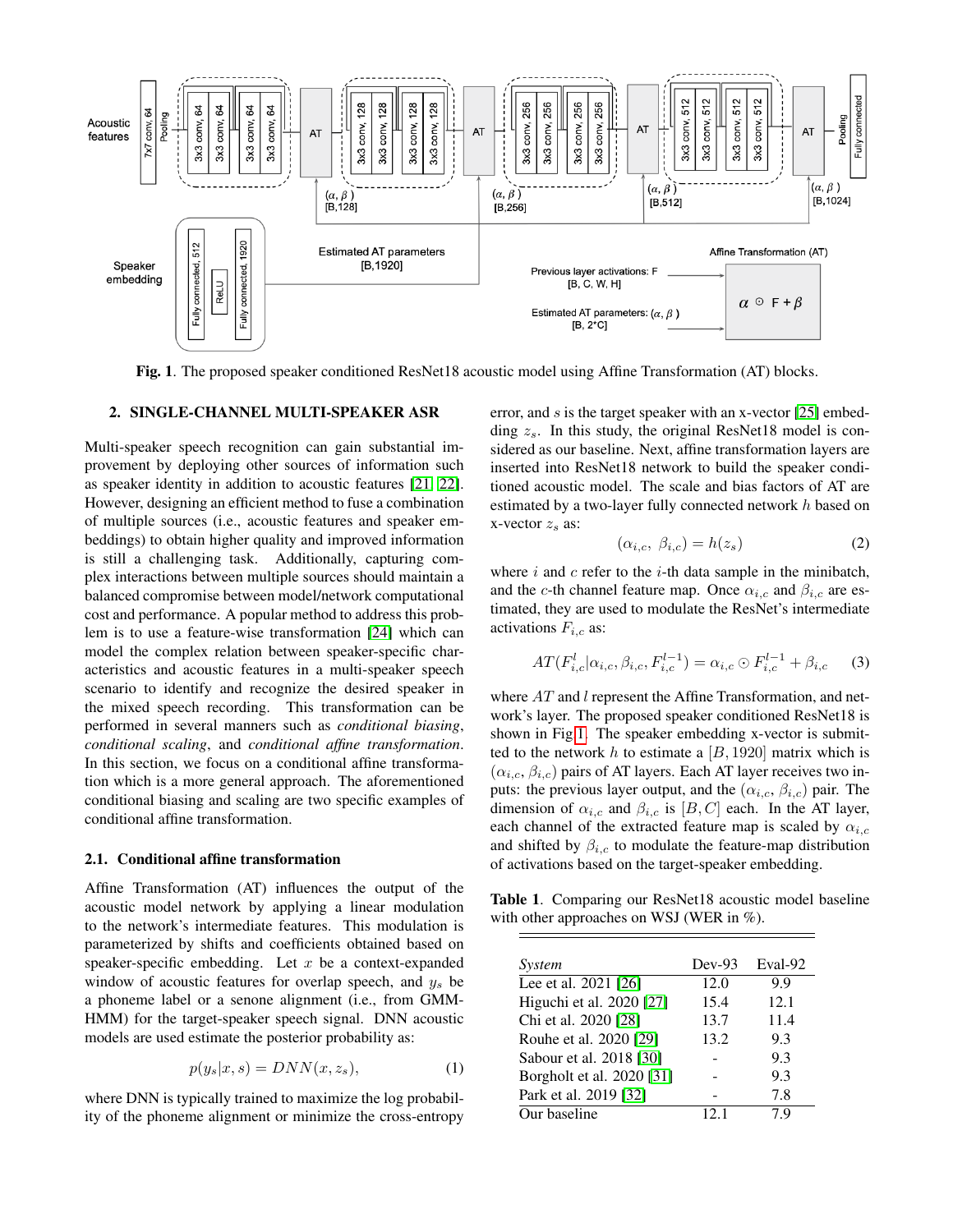|                                  | Simulated overlap speech based on Dev-93 |       |       | Clean speech |        |        |          |         |         |
|----------------------------------|------------------------------------------|-------|-------|--------------|--------|--------|----------|---------|---------|
| Acoustic model                   | 0dB                                      | 5dB   | 10dB  | 15dB         | 20dB   | 25dB   | $Dev-93$ | Eval-92 | Eval-93 |
| ResNet18 (baseline)              | 65.06                                    | 58.29 | 47.03 | 34.72        | 24.36  | 17.62  | 12.14    | 7.92    | 10.81   |
| $ResNet18 + AT$ (proposed)       | 63.83                                    | 55.83 | 43.30 | 29.90        | 20.34  | 15.15  | 11.50    | 7.66    | 9.64    |
| $ResNet18 + AT (bias=0)$         | 63.69                                    | 55.23 | 43.57 | 30.15        | 19.95  | 15.19  | 11.75    | 7.66    | 9.57    |
| $ResNet18 + AT$ (scale=1)        | 65.10                                    | 57.66 | 46.39 | 32.79        | 22.29  | 16.65  | 12.25    | 7.91    | 10.57   |
| $ResNet18 + AT$ (sigmoid(scale)) | 64.63                                    | 56.66 | 45.33 | 31.78        | 21.680 | 16.250 | 11.993   | 7.803   | 10.263  |
| $ResNet18 + AT$ (tanh(scale))    | 64.53                                    | 56.82 | 45.27 | 31.64        | 21.19  | 16.02  | 11.99    | 7.72    | 9.97    |
| $ResNet18 + AT(Block1)$          | 63.68                                    | 55.33 | 43.31 | 29.44        | 19.51  | 14.67  | 11.56    | 7.49    | 9.85    |
| $ResNet18 + AT$ (Block 1-2)      | 63.50                                    | 55.19 | 43.60 | 29.33        | 19.79  | 14.85  | 11.33    | 7.50    | 9.88    |
| $ResNet18 + AT$ (Block 1-3)      | 63.51                                    | 55.29 | 43.35 | 29.65        | 19.87  | 14.88  | 11.49    | 7.55    | 9.93    |
| $ResNet18 + AT$ (Block 4)        | 64.66                                    | 57.66 | 47.28 | 33.86        | 23.27  | 16.54  | 11.64    | 8.19    | 10.47   |

<span id="page-2-1"></span>Table 2. WER of the proposed speaker conditioned ResNet18 acoustic model with Affine Transformation (AT) in different settings. Each experiment is repeated three times and the average WER is reported.

#### 3. EXPERIMENTS AND RESULTS

<span id="page-2-0"></span>In this section, we investigate the performance of the proposed speaker conditioning method presented in Fig[.1](#page-1-1) on WSJ corpus. In order to conduct the experiments, clean *trsi284* is used in the training phase for all acoustic models. We partitioned *tr-si284* into a training set (90%) and a held-out cross-validation set (10%). ASR performance for different acoustic models are reported in terms of Word-Error-Rate (WER) on clean *dev-93*, *eval-93*, and *eval-92*. Additionally, overlap speech is generated based on *dev-93* by selecting random utterances from random speakers and adding them with Signal-to-Interference Ratio (SIR) ranging from 0 to 25dB with increments of 5dB. The baseline acoustic model is ResNet18 with 3400 output senones. The network parameters are updated by the gradients of the cross entropy loss using Stochastic Gradient Descent (SGD) optimizer with a momentum of 0.9 and initial learning rate 0.01. The training process is completed by performing early stopping [\[33\]](#page-5-13). The maximum number of epochs is set to 100, batch size 1024 context-expanded frames; learning rate is decreased by 50% if the cv loss improvement is less than 0.01 for 3 successive epochs. The early stopping is performed if no improvement is observed on the cv loss once the learning rate has decayed 6 times. 13-dim MFCC computed over a 25ms window with 10ms shift with a 20 frame context (10 frames on each side) is used for training the acoustic model. Consistent with the standard Kaldi recipe for WSJ, we use the trigram language models provided by LDC for WSJ data. In order to minimize the effect of parameter initialization on the acoustic model and final WER, we repeat each experiment three times with different initial parameters.

Performance of the ResNet18 baseline is compared with recent studies in Table [1.](#page-1-2) The main purpose of this comparison is to ensure that our baseline achieves a competitive performance compared to recent studies, and it is seen we have a strong starting point for further developing our proposed speaker conditioning technique. There are other approaches that leverage transfer learning, semi supervised learning, or more advanced language models to achieve further improvement. However, since we focus on speaker conditioning of acoustic model, we train our ResNet18 acoustic model only on *tr-si284*, and use Kaldi for training the language model. The first row of Table [2](#page-2-1) presents performance of the baseline on overlap speech, which is severely degraded. Therefore, we build on the ResNet18 acoustic model baseline and apply our Affine Transformation (AT) layers as depicted in Fig[.1.](#page-1-1) The results for speaker conditioned ResNet using AT are presented in the second row of Table [2](#page-2-1) which shows  $+2\%$  relative improvement for severe overlap speech recordings (i.e., 0dB) and an average of  $+5\%$  relative improvement on clean test sets. Since AT effectively performs speaker-adaptation, the trained acoustic model is tuned to the target speaker, therefore, it achieves better performance even on the clean test sets. The maximum relative improvement is achieved for input SIR 20% in which the level of overlap speech is neither too severe nor too easy for the acoustic model; therefore, the targetspeaker auxiliary information can be very helpful in improving performance.

Moreover, the effect of  $\alpha$  and  $\beta$  is studied separately by setting  $\alpha = 1$  and  $\beta = 0$ . The result in Table [2](#page-2-1) manifest that the effectiveness of the conditional Affine Transformation can be mainly attributed to the scale coefficient rather than the shift parameter. Therefore, we further investigate the effect of  $\alpha$  by restricting its value to  $(0, 1)$  using Sigmoid, and  $(-1, 1)$  using tanh function. Nevertheless, the results reported in Table [2](#page-2-1) reveal that unrestricted  $\alpha$  achieves better performance which may be due to the flexibility it provides for the network to learn the range that best suits the data. So far, the AT layers have been applied to all ResNet18 blocks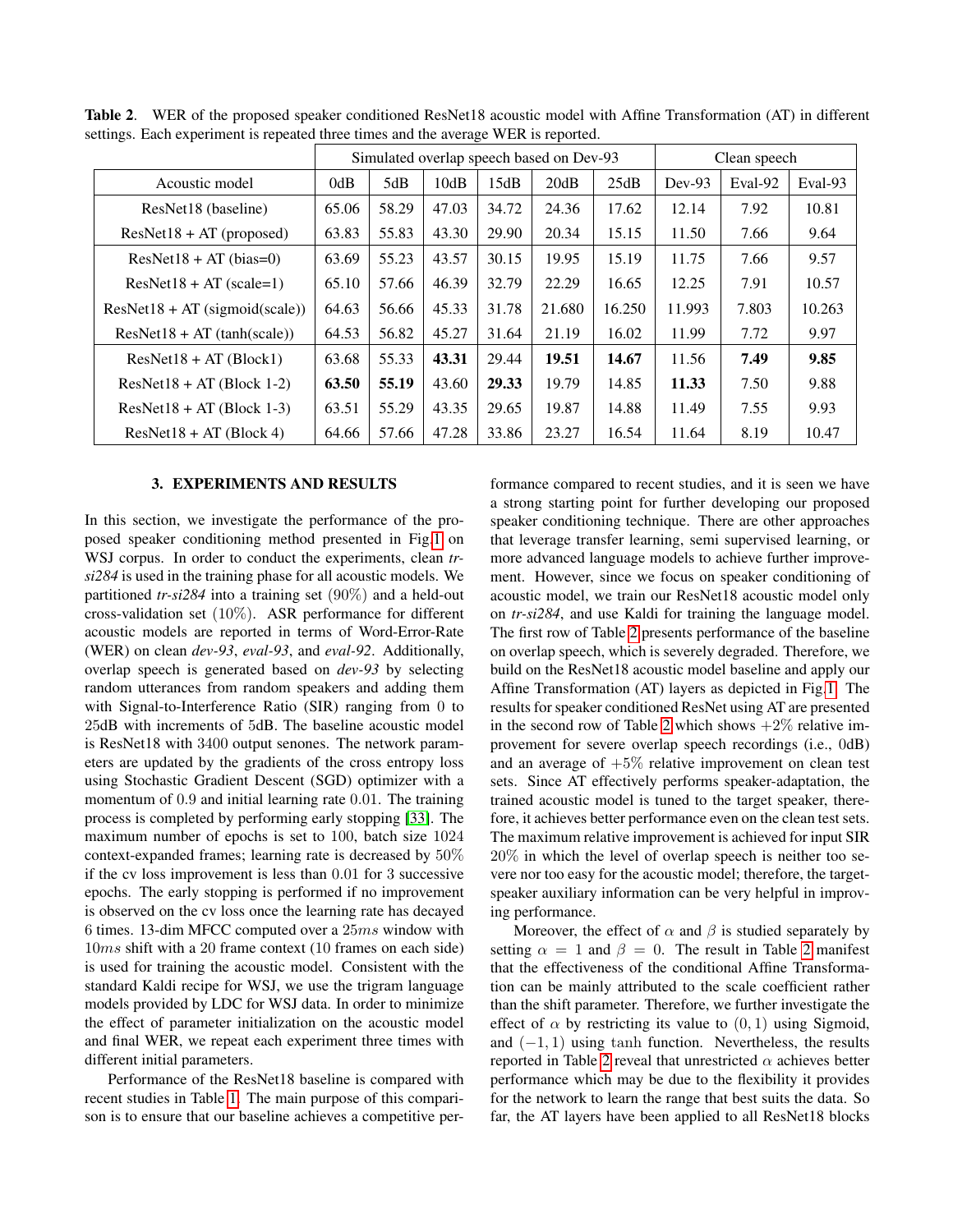<span id="page-3-1"></span>

|                                  | Simulated overlap speech based on Dev-93 |       |       |       | Clean speech |       |          |         |         |
|----------------------------------|------------------------------------------|-------|-------|-------|--------------|-------|----------|---------|---------|
| Signal-to-Interference Ratio     | 0dB                                      | 5dB   | 10dB  | 15dB  | 20dB         | 25dB  | $Dev-93$ | Eval-92 | Eval-93 |
| $ResNet18 + Conditional biasing$ | 64.66                                    | 57.20 | 45.74 | 32.75 | 23.54        | 17.87 | 13.10    | 8.44    | 11.22   |
| $ResNet18 + Middle fusion$       | 63.94                                    | 57.51 | 47.81 | 34.02 | 23.19        | 16.68 | 11.81    | 8.24    | 10.64   |
| $ResNet18 + AT$ (proposed)       | 63.68                                    | 55.33 | 43.31 | 29.44 | 19.51        | 14.67 | 11.56    | 7.49    | 9.85    |

Table 3. WER of the proposed speaker conditioned ResNet18 based on Affine Transformation (AT) compared to other fusion techniques. Each experiment is repeated three times and the average WER is reported.



<span id="page-3-2"></span>Fig. 2. WER of ResNet18 baseline and proposed ResNet18 + AT trained on MFCC and Wav2Vec input features.

(each dashed rectangular in Fig. [1](#page-1-1) is considered as a block). To find the best network depth in which AT layers are most effective, several experiments are conducted with AT only applied to specific individual blocks. Based on these experiments, the AT layers are most effective when applied only to the first block (block1), and least effective when only applied to the last block (block4). However, applying AT layers to the first two blocks (block1-2) and the first three blocks (block 1-3) did not improve ASR performance, while it differently adds computational cost. To summarize our findings based on the experiments, unrestricted-scale Affine Transformation applied to the initial blocks of the ResNet18 acoustic model achieves the best overall results while simultaneously maintaining the lowest computational cost.

Next, the proposed method is compared with other speaker conditioning techniques in Table [3.](#page-3-1) Conditional biasing refers to adding speaker information (x-vector) as a bias to the acoustic features in the first hidden layer. Middle fusion refers to adding the x-vector to the intermediate extracted feature map after the second block. Therefore, the intermediate feature map is conditioned before entering block 3 for extracting further higher-level features adapted to the target speaker. As shown in Table [3,](#page-3-1) the proposed speaker conditioning based on Affine Transformation outperforms all other approaches in both clean and overlap speech scenarios.

So far, the focus of this study has been on designing the acoustic model. However, performance of the acoustic model can further improve by deploying more robust input features other than MFCC. In the final section, we evaluate the proposed method trained on noise-invariant Wav2Vec features [\[34\]](#page-5-14). Wav2Vec representation has been trained on large amounts of unlabeled audio data in an unsupervised manner. Fig. [2](#page-3-2) (left) shows the WER of the baseline ResNet18 trained on MFCC and Wav2Vec features, which manifests the effectiveness of Wav2Vec in reducing the WER across all test sets in the absence of speaker auxiliary information. The highest improvement is achieved for overlap speech with SIR 15dB, which is  $+11\%$  absolute improvement in WER. Fig[.2](#page-3-2) (right) depicts the WER of the proposed speaker conditioned ResNet18 trained on MFCC and Wav2Vec. Similar to the baseline, the speaker conditioned acoustic model benefits from the Wav2Vec features by achieving  $+6\%$  absolute improvement in WER for SIR 15dB. However, due to the availability of speaker information, the acoustic model is less sensitive to the robustness of the input acoustic features, and thus, the amount of improvement from Wav2Vec is less in the proposed speaker conditioned ResNet18 compared to the baseline. In conclusion, the WER across all test sets is improved by using the proposed speaker conditioned acoustic model trained on wav2Vec. For example, on the overlap speech test set with SIR 15dB, the proposed ResNet18 with Affine Transformation trained on Wav2Vec gains +33% relative (+11% absolute) improvement in WER compared to the original ResNet trained on MFCC.

## 4. CONCLUSION

<span id="page-3-0"></span>In this study, we proposed a speaker conditioning method for acoustic modeling in multi-speaker speech recognition. In the proposed method, Affine Transformation layers are inserted into the acoustic model architecture to fuse speaker-specific information with the acoustic model. The proposed speaker conditioned acoustic model was compared with other fusion techniques such as early fusion of speaker embedding and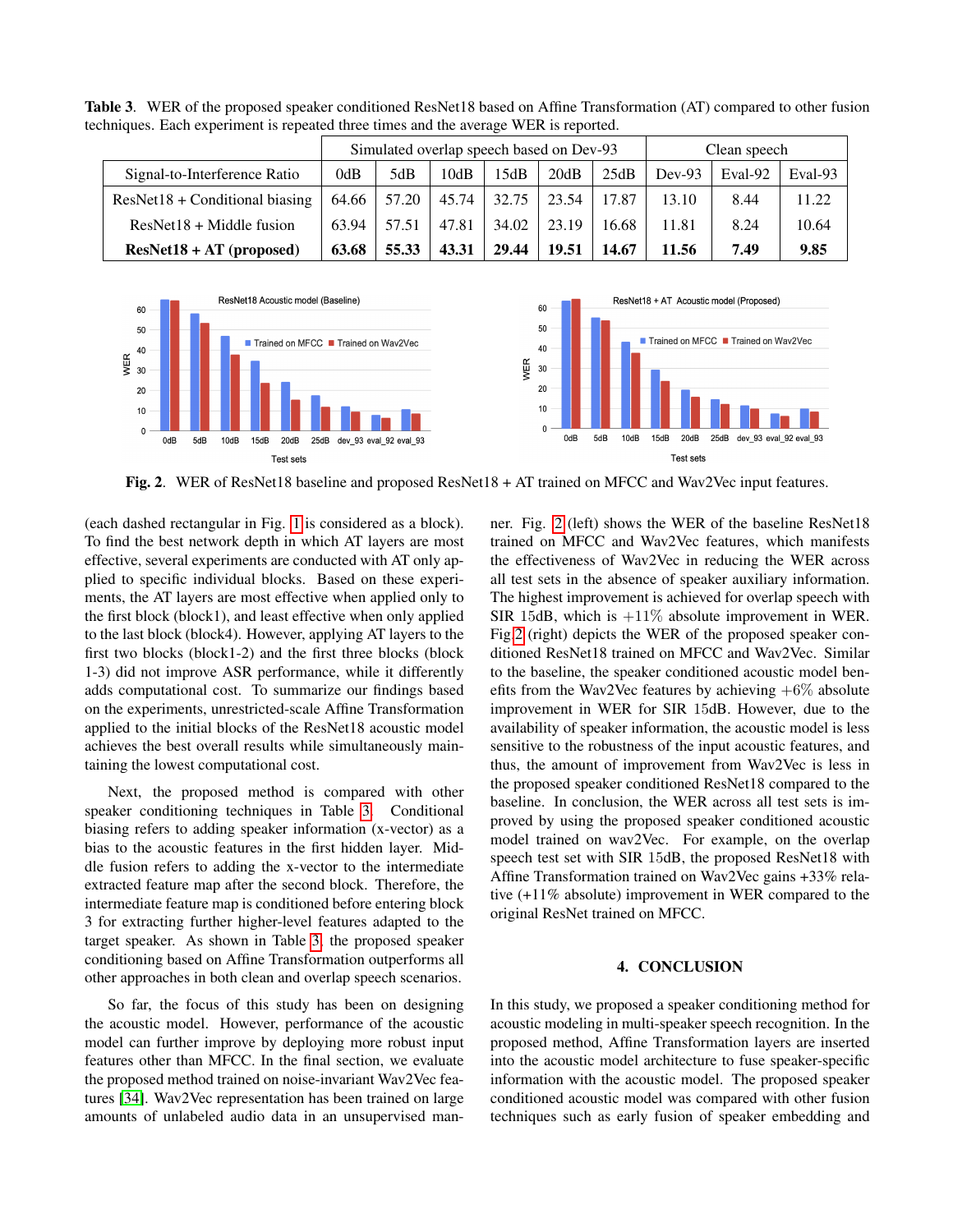middle feature-map fusion. Additionally, the performance of the proposed method was evaluated on alternate input features called Wav2Vec. The results on WSJ corpus clearly demonstrate that the proposed speaker conditioned acoustic model based on affine transformation achieves consistent WER improvement for clean and overlap speech scenarios.

## 5. REFERENCES

- <span id="page-4-0"></span>[1] Xuankai Chang, Wangyou Zhang, Yanmin Qian, Jonathan Le Roux, and Shinji Watanabe, "End-toend multi-speaker speech recognition with transformer," in *ICASSP 2020-2020 IEEE International Conference on Acoustics, Speech and Signal Processing (ICASSP)*. IEEE, 2020, pp. 6134–6138.
- <span id="page-4-1"></span>[2] Shinji Watanabe, Michael Mandel, Jon Barker, Emmanuel Vincent, Ashish Arora, Xuankai Chang, Sanjeev Khudanpur, Vimal Manohar, Daniel Povey, Desh Raj, et al., "Chime-6 challenge: Tackling multispeaker speech recognition for unsegmented recordings," *arXiv preprint arXiv:2004.09249*, 2020.
- <span id="page-4-2"></span>[3] Midia Yousefi and John H.L. Hansen, "Real-Time Speaker Counting in a Cocktail Party Scenario Using Attention-Guided Convolutional Neural Network," in *Proc. Interspeech 2021*, 2021, pp. 1484–1488.
- <span id="page-4-3"></span>[4] Midia Yousefi, Navid Shokouhi, and John HL Hansen, "Assessing speaker engagement in 2-person debates: Overlap detection in united states presidential debates.," in *Interspeech*, 2018, pp. 2117–2121.
- <span id="page-4-4"></span>[5] Jon Barker, Shinji Watanabe, Emmanuel Vincent, and Jan Trmal, "The fifth'chime'speech separation and recognition challenge: dataset, task and baselines," *arXiv preprint arXiv:1803.10609*, 2018.
- <span id="page-4-5"></span>[6] Yan-min Qian, Chao Weng, Xuan-kai Chang, Shuai Wang, and Dong Yu, "Past review, current progress, and challenges ahead on the cocktail party problem," *Frontiers of Information Technology & Electronic Engineering*, vol. 19, no. 1, pp. 40–63, 2018.
- <span id="page-4-6"></span>[7] Seyedmahdad Mirsamadi and John HL Hansen, "Multidomain adversarial training of neural network acoustic models for distant speech recognition," *Speech Communication*, vol. 106, pp. 21–30, 2019.
- <span id="page-4-7"></span>[8] Midia Yousefi and John HL Hansen, "Block-based high performance cnn architectures for frame-level overlapping speech detection," *IEEE/ACM Transactions on Audio, Speech, and Language Processing*, vol. 29, pp. 28– 40, 2020.
- <span id="page-4-8"></span>[9] Christoph Boeddeker, Jens Heitkaemper, Joerg Schmalenstroeer, Lukas Drude, Jahn Heymann, and

Reinhold Haeb-Umbach, "Front-end processing for the chime-5 dinner party scenario," in *CHiME5 Workshop, Hyderabad, India*, 2018.

- <span id="page-4-9"></span>[10] Midia Yousefi and Mohammad Hassan Savoji, "Supervised speech enhancement using online group-sparse convolutive nmf," in *2016 8th International Symposium on Telecommunications (IST)*. IEEE, 2016, pp. 494– 499.
- <span id="page-4-10"></span>[11] Midia Yousefi and John HL Hansen, "Frame-based overlapping speech detection using convolutional neural networks," in *ICASSP 2020-2020 IEEE International Conference on Acoustics, Speech and Signal Processing (ICASSP)*. IEEE, 2020, pp. 6744–6748.
- <span id="page-4-11"></span>[12] Li Deng, "Front-end, back-end, and hybrid techniques for noise-robust speech recognition," in *Robust Speech Recognition of Uncertain or Missing Data*, pp. 67–99. Springer, 2011.
- <span id="page-4-12"></span>[13] Arun Narayanan and DeLiang Wang, "Investigation of speech separation as a front-end for noise robust speech recognition," *IEEE/ACM Transactions on Audio, Speech, and Language Processing*, vol. 22, no. 4, pp. 826–835, 2014.
- <span id="page-4-13"></span>[14] Seyedmahdad Mirsamadi and John HL Hansen, "Multichannel speech dereverberation based on convolutive nonnegative tensor factorization for asr applications," in *Fifteenth Annual Conference of the International Speech Communication Association*, 2014.
- <span id="page-4-14"></span>[15] Midia Yousefi, Soheil Khorram, and John HL Hansen, "Probabilistic permutation invariant training for speech separation," *arXiv preprint arXiv:1908.01768*, 2019.
- <span id="page-4-15"></span>[16] Naoyuki Kanda, Yusuke Fujita, Shota Horiguchi, Rintaro Ikeshita, Kenji Nagamatsu, and Shinji Watanabe, "Acoustic modeling for distant multi-talker speech recognition with single-and multi-channel branches," pp. 6630–6634, 2019.
- <span id="page-4-16"></span>[17] Chao Weng, Dong Yu, Michael L Seltzer, and Jasha Droppo, "Deep neural networks for single-channel multi-talker speech recognition," *IEEE/ACM Transactions on Audio, Speech, and Language Processing*, vol. 23, no. 10, pp. 1670–1679, 2015.
- <span id="page-4-17"></span>[18] Hiroshi Seki, Takaaki Hori, Shinji Watanabe, Jonathan Le Roux, and John R Hershey, "A purely end-to-end system for multi-speaker speech recognition," in *Proceedings of the 56th Annual Meeting of the Association for Computational Linguistics (Volume 1: Long Papers)*, 2018, pp. 2620–2630.
- <span id="page-4-18"></span>[19] Liang Lu, Naoyuki Kanda, Jinyu Li, and Yifan Gong, "Streaming end-to-end multi-talker speech recognition,"